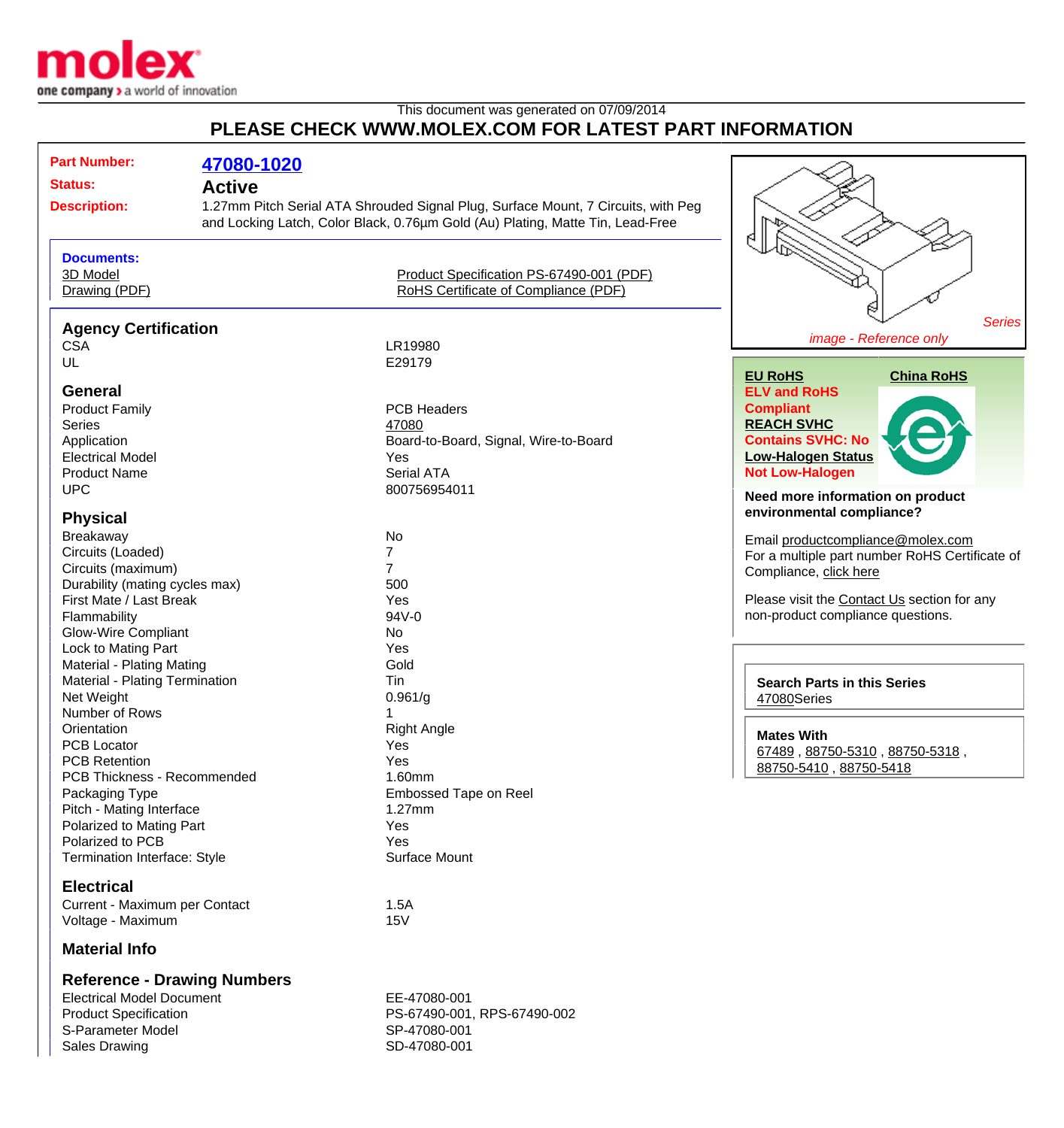This document was generated on 07/09/2014 **PLEASE CHECK WWW.MOLEX.COM FOR LATEST PART INFORMATION**